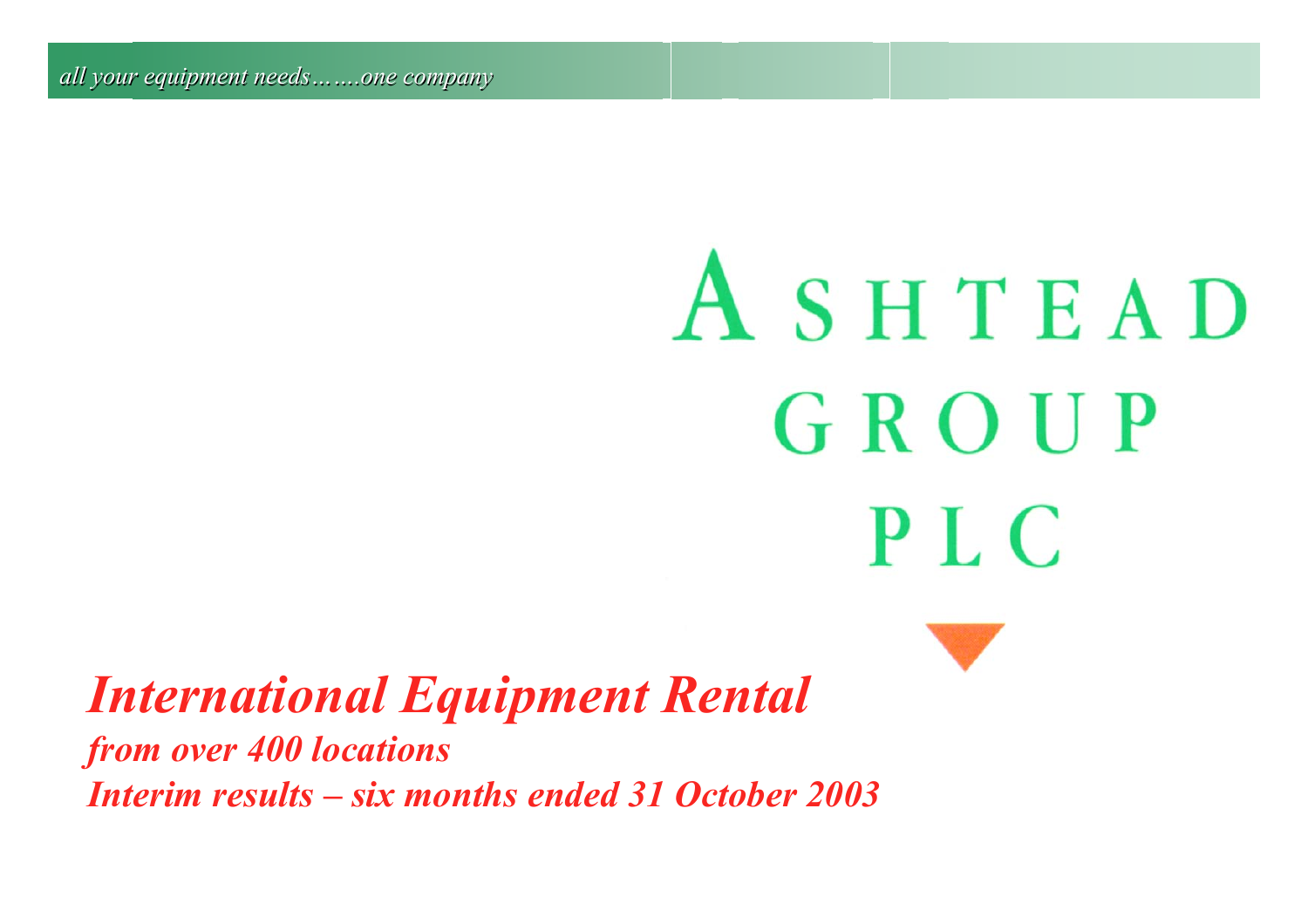#### Welcome

- $\mathcal{L}_{\mathcal{A}}$ George Burnett Chief Executive
- $\mathcal{L}_{\mathcal{A}}$ Ian Robson Finance Director
- $\mathcal{L}_{\mathcal{A}}$  Sat Dhaiwal CEO of A-Plant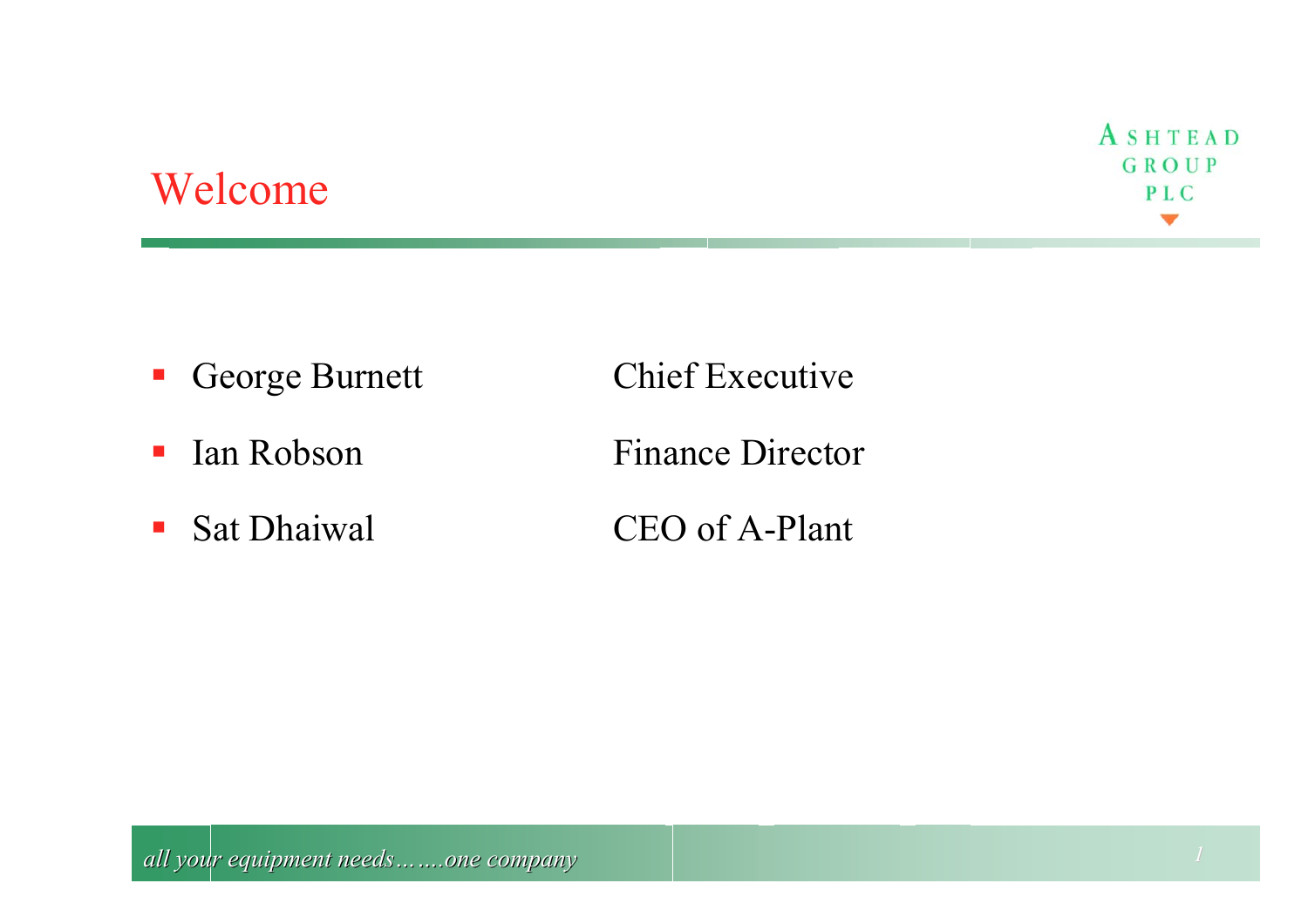#### **Overview**

- **Improving trading conditions and performance of US businesses**
- UK remains more difficult £15m p.a. taken out of A-Plant's cost base
- Dollar effect lowers turnover, profits and debt
- Group returns to profit  $-\pounds11.1m$  pre-exceptionals (£14.7m)
- Free cash flow of £27.8m  $(\text{\textsterling}7.4m)$  £59.3m in last 12 months
- Total net debt at 31 October of £575.5m (£649.6m)
- Completion of A-Plant's restructuring disposals at 5x EBITDA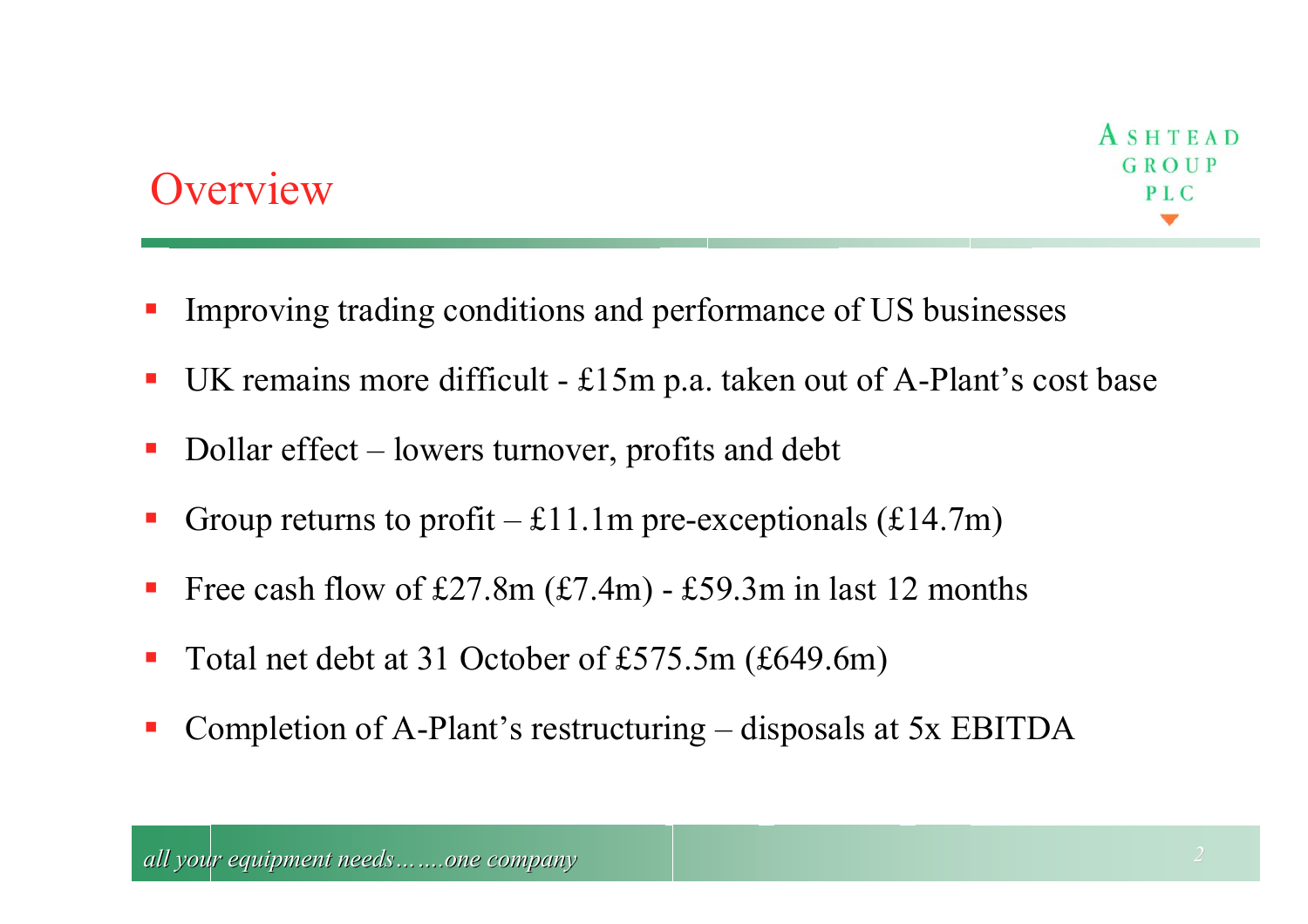### Summary results

|                                | 2003        | 2002        | Change                | <b>Margins</b>      |              |
|--------------------------------|-------------|-------------|-----------------------|---------------------|--------------|
|                                | $\pounds$ m | $\pounds$ m | (at comparable rates) | 2003                | 2002         |
| • Turnover                     | 269.4       | 292.2       | $-4\%$                |                     |              |
| <b>EBITDA</b>                  | 84.9        | 91.7        |                       | $-3\%$ 31.5% 31.4%  |              |
| • Operating profit $*$         | 30.2        | 35.9        |                       | $-11\%$ 11.2% 12.3% |              |
| <b>•</b> Profit before tax $*$ | 11 1        | 14.7        | $-20\%$               |                     | $4.1\%$ 5.0% |
| $\blacksquare$ .<br>$OCE$ **   | $7.7\%$     | $8.0\%$     |                       |                     |              |

\*Before goodwill amortisation and exceptional items; comparatives have been restated as described in note 2 of the release

\*\* Operating profit divided by weighted average capital employed (net assets plus net debt and deferred tax)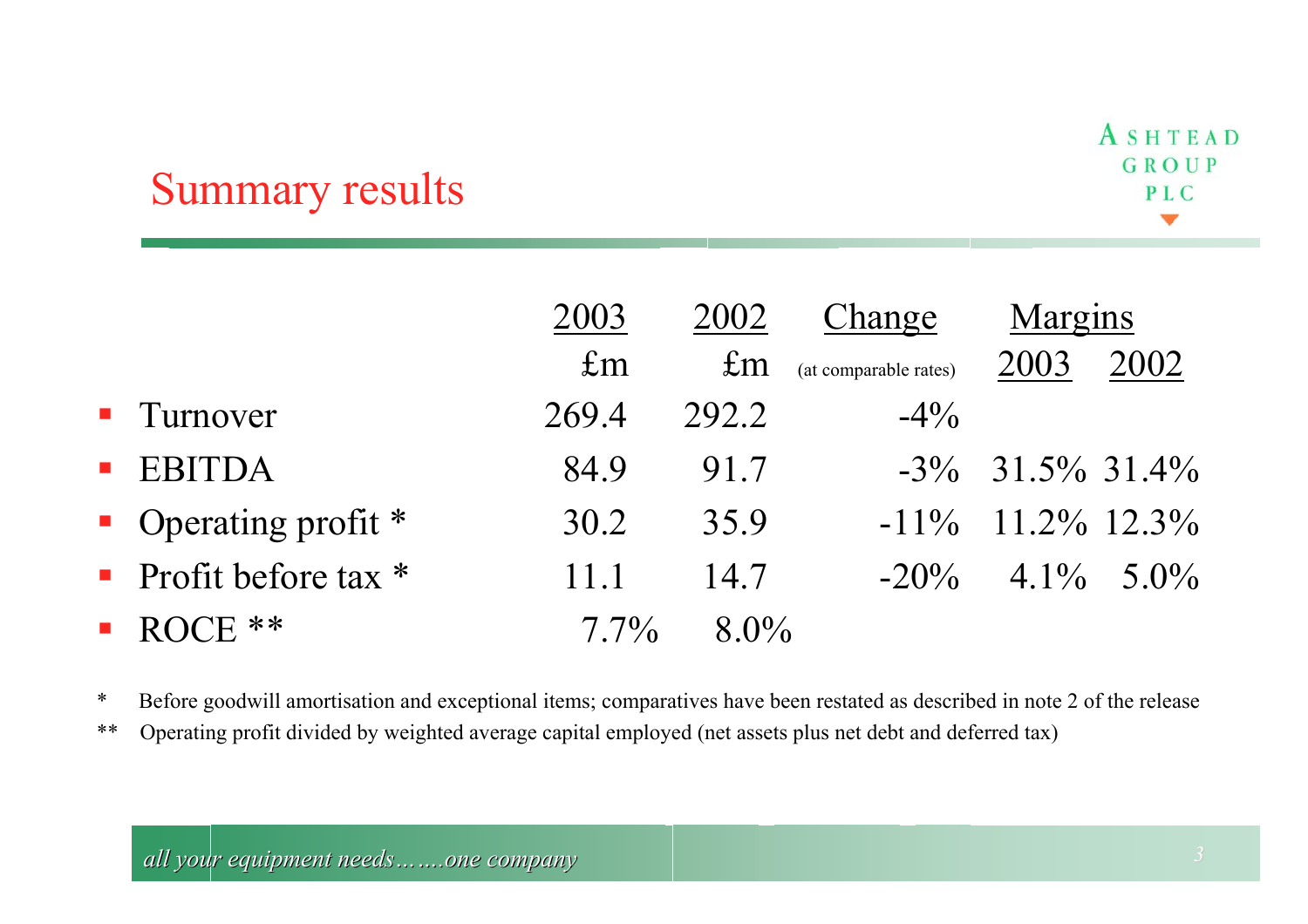#### Cashflow

ASHTEAD **GROUP** PLC  $\blacktriangledown$ 

|                                             | 6 months to 31 |             | 12 months to | Year to      |
|---------------------------------------------|----------------|-------------|--------------|--------------|
|                                             | October        |             | 31 October   | 30 April     |
|                                             | 2003           | <u>2002</u> | 2003         | 2003         |
|                                             | $\pounds$ m    | $\pounds$ m | $\pounds$ m  | $\pounds$ m  |
|                                             |                | (restated)  |              |              |
| <b>EBITDA</b>                               | 84.9           | <u>91.7</u> | <u>143.3</u> | <u>150.1</u> |
| Net cash inflow from operations             | 80.9           | 90.4        | 147.8        | 157.3        |
| Cash efficiency ratio                       | 95.3%          | 98.6%       | $103.1\%$    | 104.8%       |
| Capital expenditure                         | (50.8)         | (73.5)      | (84.4)       | (107.1)      |
| Proceeds from sale of used rental equipment | 14.2           | 12.6        | 31.0         | 29.4         |
| Tax (paid)/received                         | (0.2)          | (0.4)       | 0.9          | 0.7          |
| Free cash flow before interest              | 44.1           | 29.1        | 95.3         | 80.3         |
| Interest paid                               | (16.3)         | (21.7)      | (36.0)       | (41.4)       |
| Free cash flow after interest               | 27.8           | 7.4         | 59.3         | 38.9         |
| Acquisitions and disposals                  | 5.0            | (0.4)       | 4.6          | (0.8)        |
| <b>Exceptional costs</b>                    | (10.2)         | (1.7)       | (16.1)       | (7.6)        |
| Dividends paid                              |                | (9.3)       |              | (9.3)        |
| Reduction/(increase) in total debt          |                |             |              |              |
| (including debtors securitisation)          | <u>22.6</u>    | (4.0)       | <u>47.8</u>  | <u> 21.2</u> |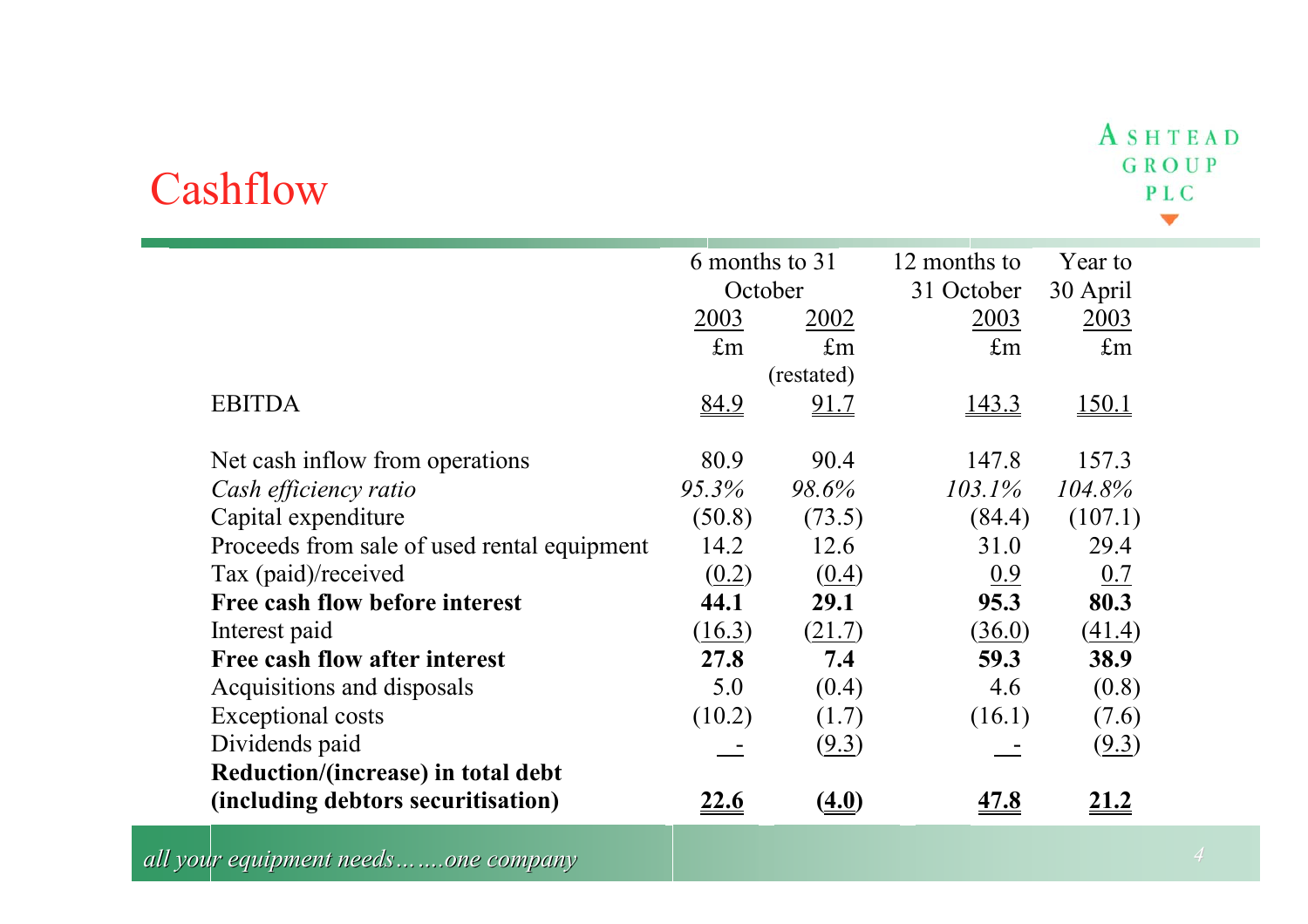| <b>Bank debt and covenants</b>                    | GROUP<br>PLC  |               |                    |
|---------------------------------------------------|---------------|---------------|--------------------|
|                                                   | At 31 October |               | At 30 April        |
|                                                   | 2003          | 2002          | <u>2003</u>        |
|                                                   | $\pounds$ m   | $\pounds$ m   | $\pounds$ m        |
|                                                   |               | (restated)    |                    |
| Net debt                                          | 375.6         | 435.9         | 412.6              |
| Finance lease obligations                         | 16.4          | 25.7          | 22.4               |
| 5.25% unsecured convertible loan note, due 2008   | <u>130.2</u>  | <u>130.1</u>  | 129.8              |
|                                                   | 522.2         | 591.7         | 564.8              |
| Non-recourse finance under debtors securitisation | 53.3          | 57.9          | 57.5               |
| Total net debt                                    | <u>575.5</u>  | 649.6         | 622.3              |
| Last 12 months EBITDA*                            | <u>143.3</u>  | <u> 172.4</u> | <u>150.1</u>       |
| Last 12 months interest <sup>*</sup>              | 38.8          | 44.8          | $\underline{40.9}$ |
| LTM EBITDA to total net debt                      | <u>4.0x</u>   | <u>3.8x</u>   |                    |
| LTM EBITDA to interest                            |               | 3.8x          | 3.7x               |
| * excluding exceptional items                     |               |               |                    |

ASHTEAD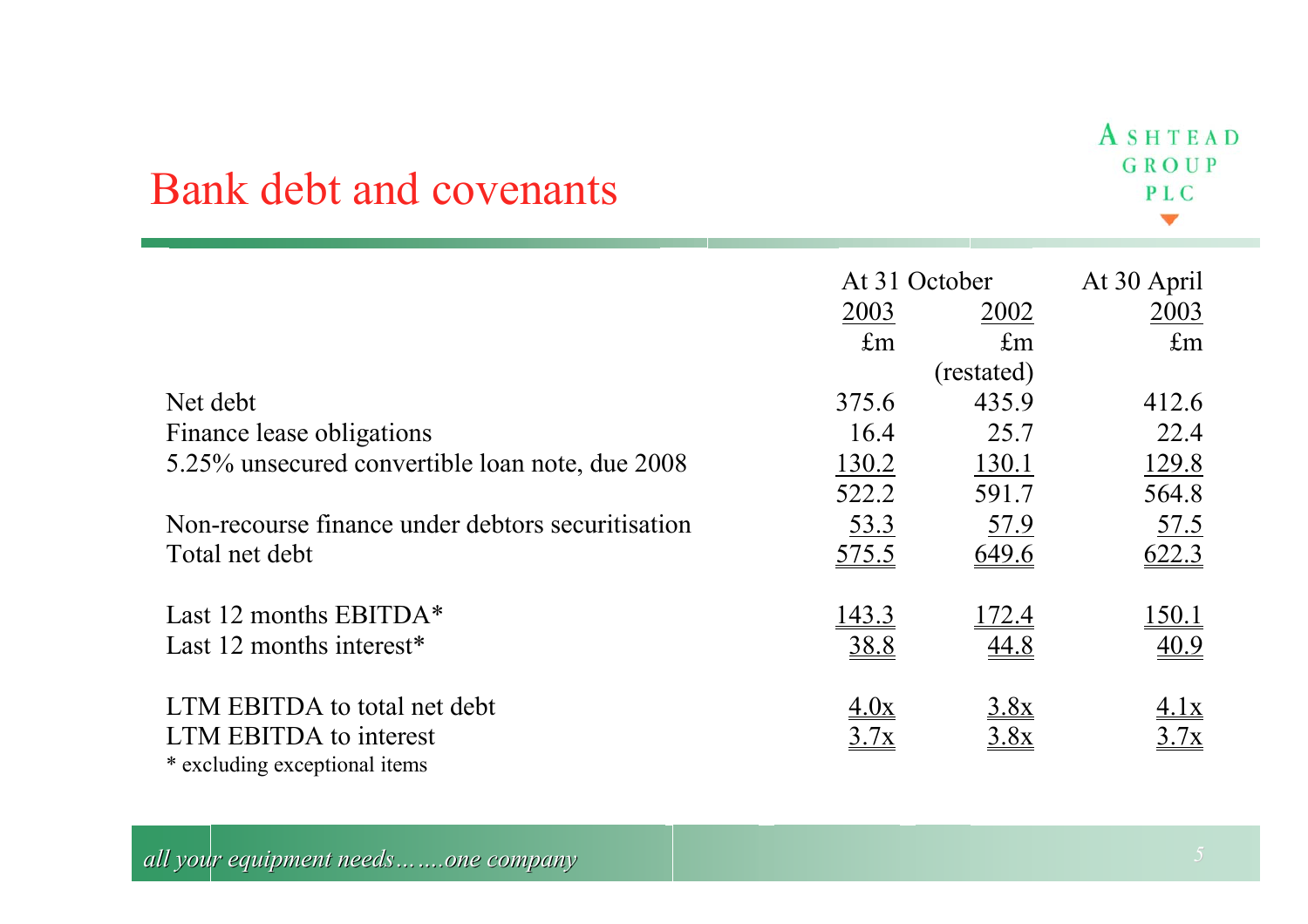| Selected financial data                                                                 |                                                  |                                        |                                                | ASHTEAD<br>GROUP<br>PLC |
|-----------------------------------------------------------------------------------------|--------------------------------------------------|----------------------------------------|------------------------------------------------|-------------------------|
|                                                                                         | At 31 October<br>2003<br>$\mathbf{f}_{\text{m}}$ | <u>2002</u><br>$\mathbf{f}_{\text{m}}$ | At 30 April<br>2003<br>$\mathbf{f}_{\text{m}}$ |                         |
| Capital expenditure:<br>Total additions<br>Disposal proceeds<br>Net capital expenditure | 37.6<br>(14.2)<br>23.4                           | 55.9<br>(12.6)<br>43.3                 | 85.5<br>(29.4)<br>$\underline{56.1}$           |                         |
| <b>Fleet age:</b><br>Sunbelt: - aerial work platforms $\&$ high reach forklifts         | Months<br>60                                     | Months<br>50                           | Months<br>57                                   |                         |

 $\bullet$  all other equipment 44 35 40

roup  $\frac{51}{2}$   $\frac{45}{2}$   $\frac{49}{2}$ 

**Debtors days** 60

<u>ays</u>

s Days

*all your equipment needs…….one company all your equipment needs…….one company*

A-Pla

Total g

Sunbelt: - a erial work platforms & hig h reach forklifts

- overall 53

nt  $48$ 

Da

44 48

s Days

45 50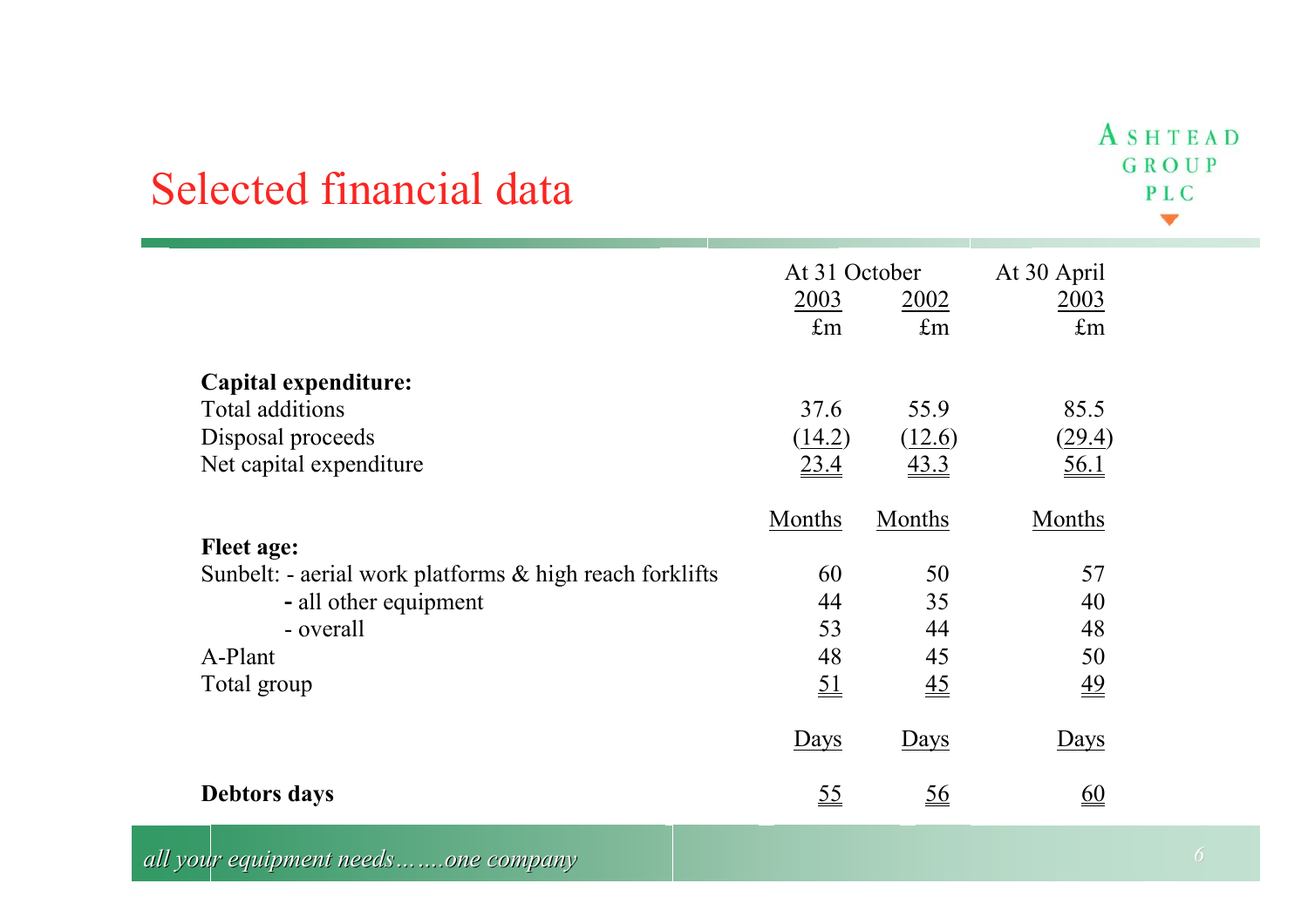#### Sunbelt – performance summary

|                          | 2003<br>$\mathbb{S}_{m}$ | 2002<br>$\mathbb{S}_{m}$         | Change        | 2003<br>$\pounds$ m     | 2002<br>$\pounds$ m              | Change    |
|--------------------------|--------------------------|----------------------------------|---------------|-------------------------|----------------------------------|-----------|
| Revenues                 | <u>293.6</u>             | <u>292.4</u>                     | $+0.4\%$      | <u>179.1</u>            | <u>190.0</u>                     | $-5.7\%$  |
| <b>EBITDA</b>            | <u>94.1</u>              | 32.0% 31.5%                      | $92.2 +2.1\%$ | <u>57.4</u>             | <u>60.0</u><br>32.0% 31.5%       | $-4.3\%$  |
| Operating profit         | <u>41.3</u>              | <u>40.9</u><br>$14.1\%$ $14.0\%$ | $+1.0\%$      | <u>25.2</u>             | <u>26.7</u><br>$14.1\%$ $14.0\%$ | $-5.6\%$  |
| Net assets<br><b>ROI</b> | <u>876.9</u><br>$9.2\%$  | <u>929.1</u><br>$8.7\%$          | $-5.6\%$      | <u>534.3</u><br>$9.0\%$ | <u>616.1</u><br>$8.4\%$          | $-13.3\%$ |

ASHTEAD GROUP PLC v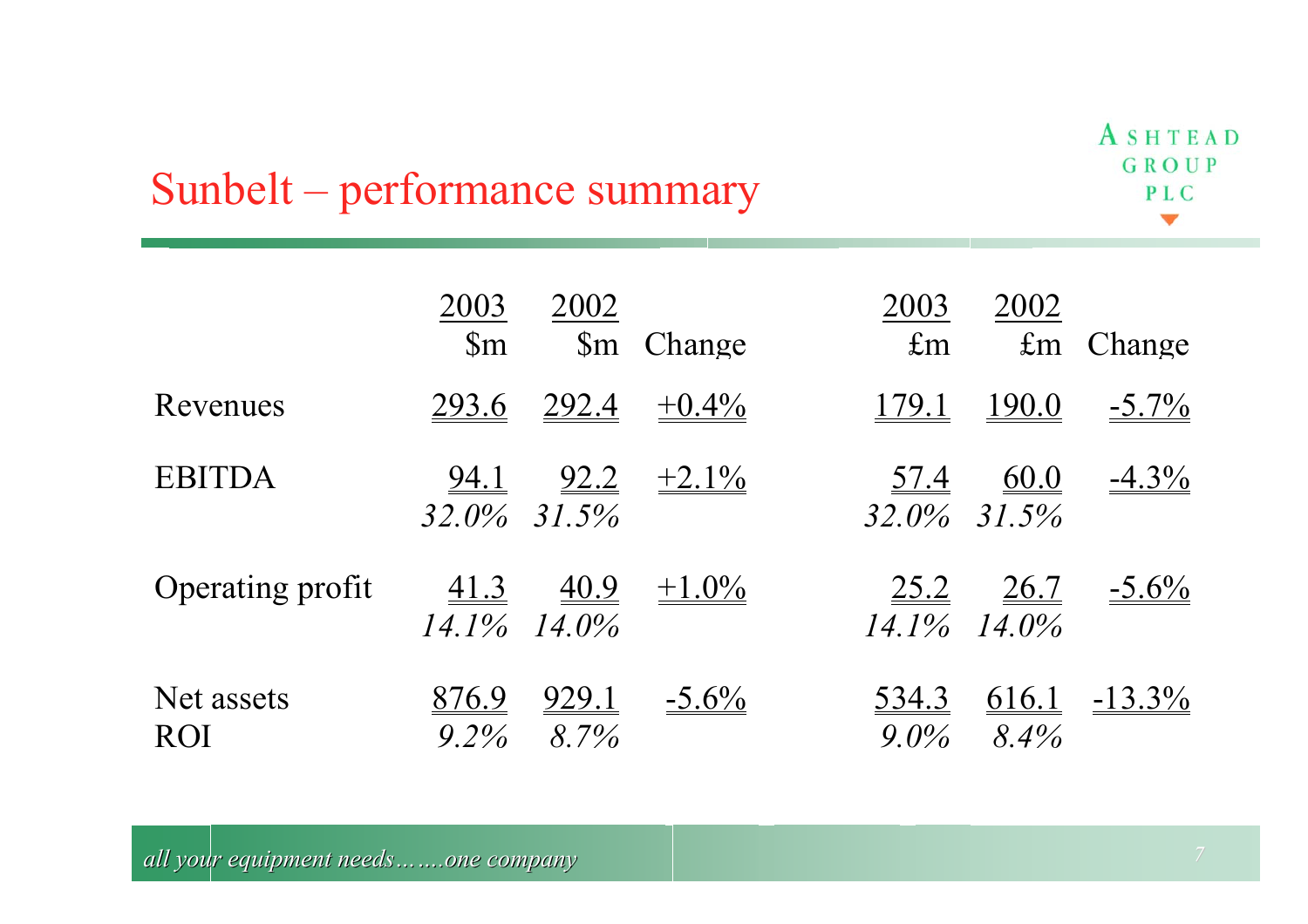#### Sunbelt – performance review

- Rental revenues up 1.7% in Q1 and 4.8% in Q2
- Regional performance - 4 out of 5 regions up year on year
- Product performance - Gen eral tool, AWP, P&P – margins up Scaffolding – margins down
- Q2 improvement in West Coast and Scaffolding
- Pricing - rental rates now moving forward
- $\blacksquare$ **Utilisation** chart attached

ASHTEAD GROUP PLC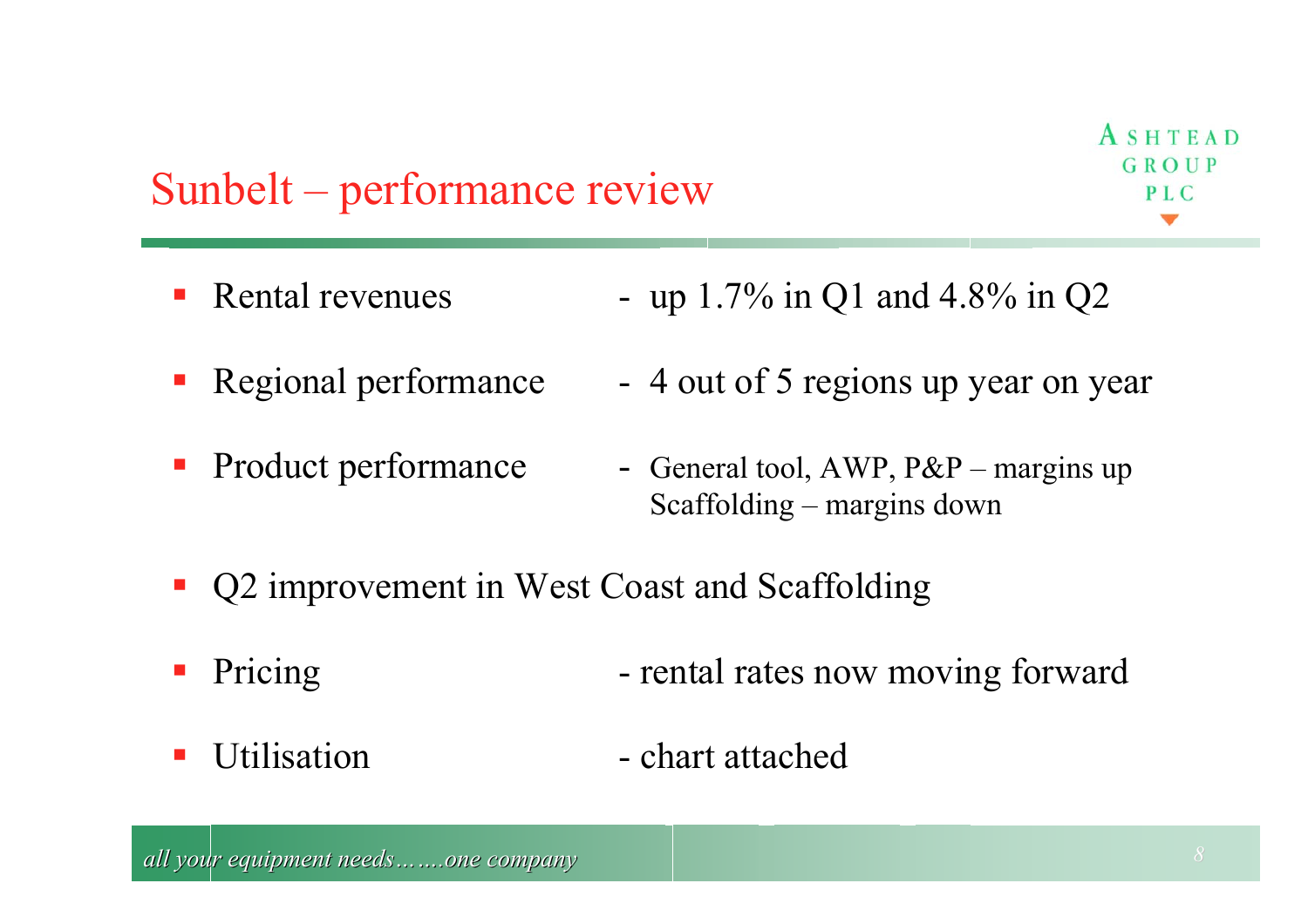#### Sunbelt – utilisation rates 2000/1 – 2003/4

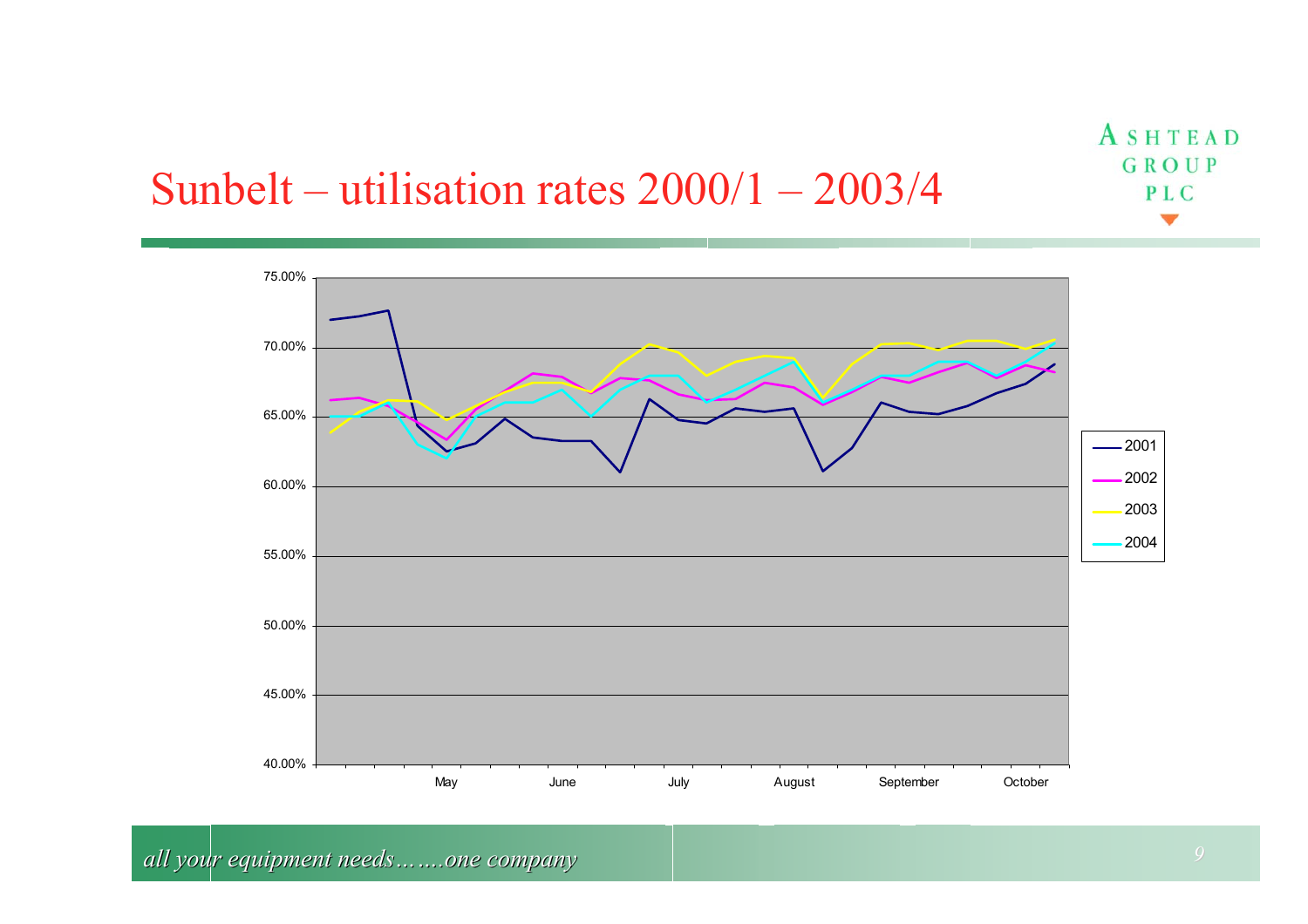### Sunbelt – US economic data







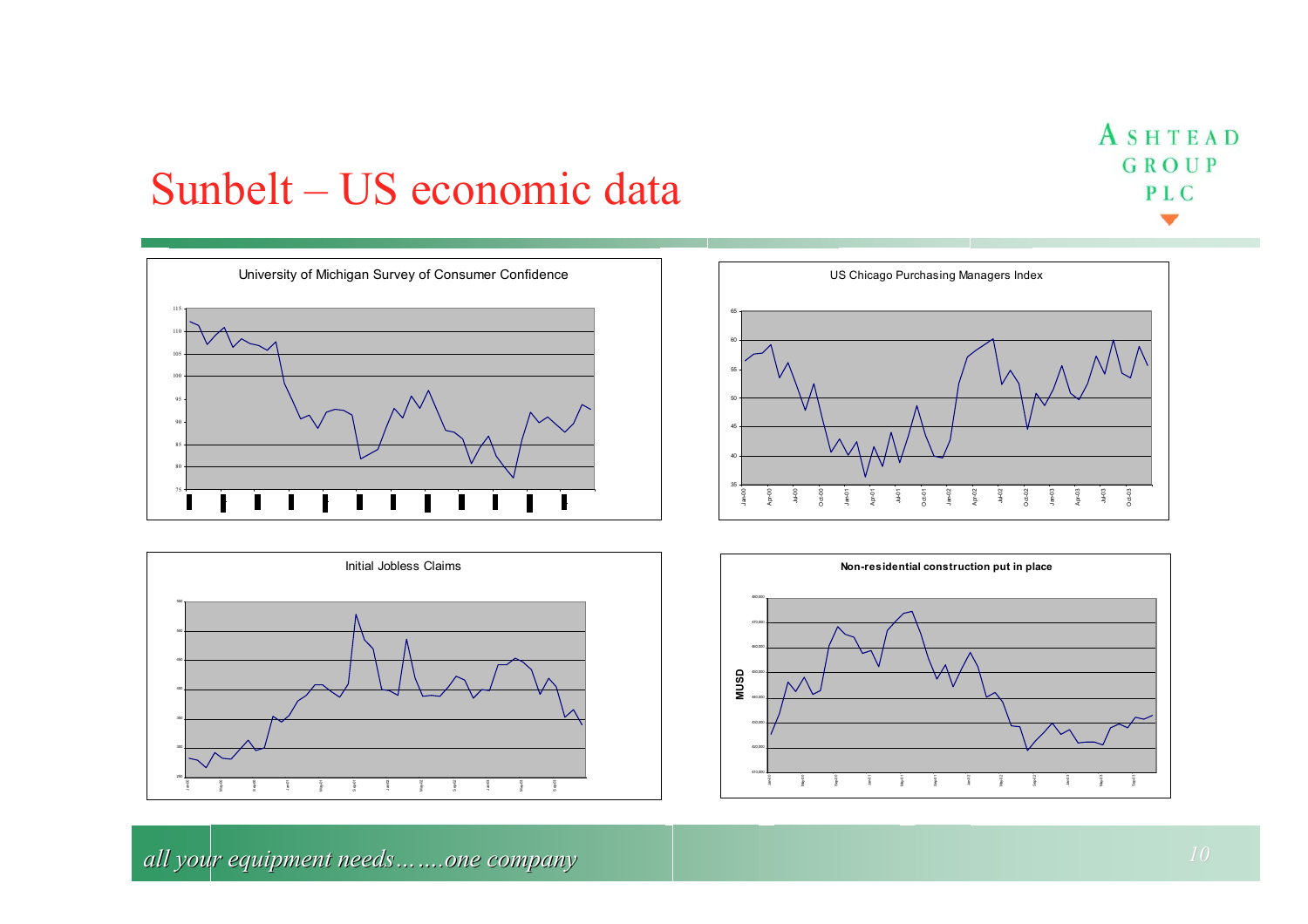## Sunbelt – competitor performance

|                                    | Revenue |                   | Operating profit  |
|------------------------------------|---------|-------------------|-------------------|
|                                    |         | growth            | growth            |
|                                    | O       | O2                |                   |
| Sunbelt                            |         | $+1.7\%$ $+4.8\%$ | $+1.0\%$          |
| <b>United Rentals</b>              |         | $-0.2\% +1.7\%$   | $-17.7\%$         |
| Rental Service (Atlas Copco)       |         | $-4.0\% +2.0\%$   | n/a               |
| Hertz                              |         | $-1.2\% + 1.0\%$  | $\frac{nil\%}{ }$ |
| <b>National Equipment Services</b> |         | $-4.3\% -5.5\%$   | $-58.5\%$         |

#### Notes

- 1) Based on data for the 6 months ended 31 Oct 2003 for Sunbelt and the 6 months ended 30 September 2003 for competitors
- 2) Revenue growth is growth in rental revenues except for Hertz where only total revenues are published
- 3) Operating profit data in US dollars is not available for Rental Service. Its rental revenue growth comprises a published - 4% in US dollars for its Q2 and +2% in dollars for its Q3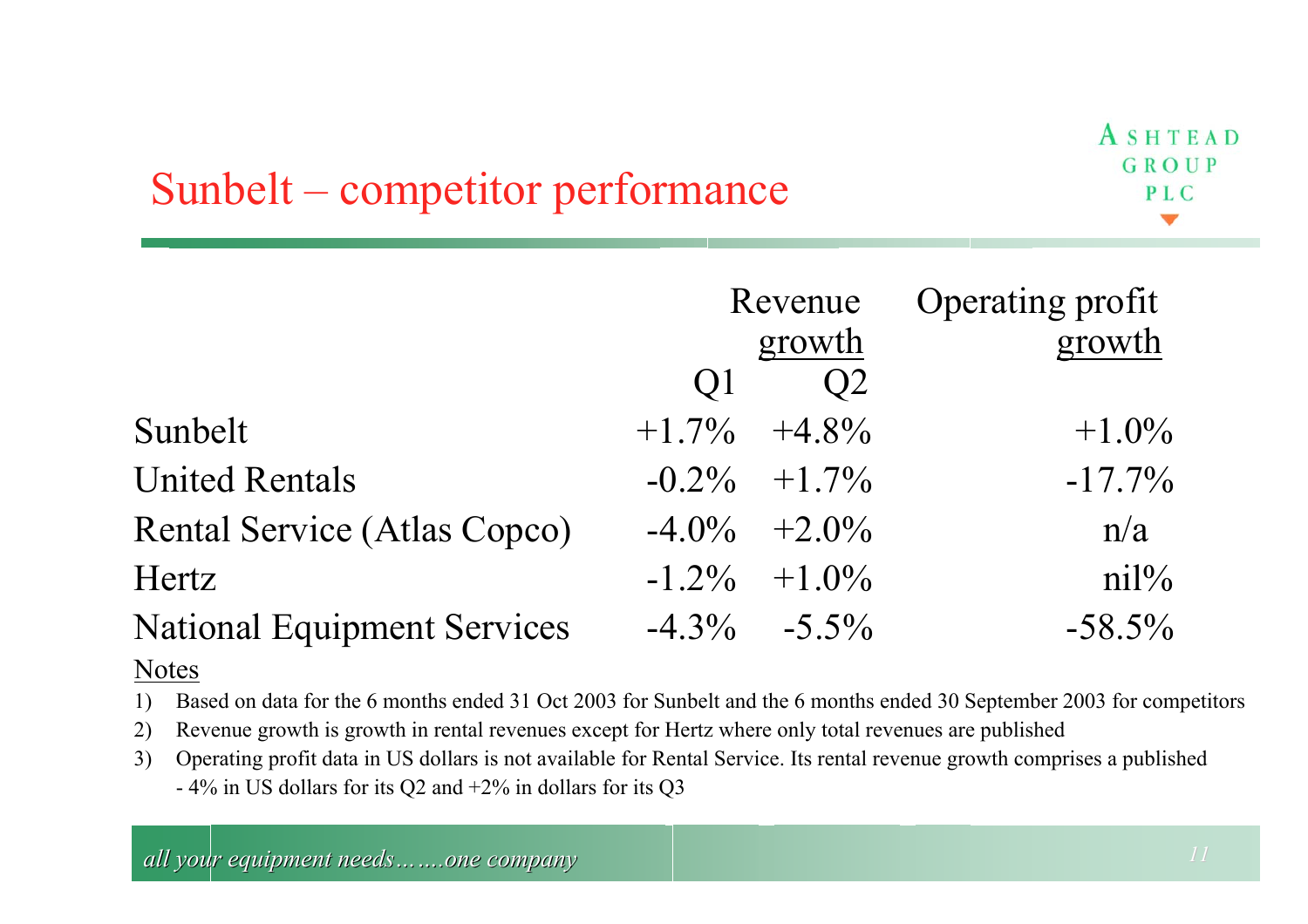### Sunbelt – management actions

- T. ■ Controlled capex - \$28.2m (\$57.4m) – funds available for Q4 push
- × Fleet reconfiguration continues
- $\blacksquare$ New products
- **Service Service** Roll out of merchandising programme
- $\mathcal{L}_{\mathcal{A}}$ Profit centre changes
- $\mathbb{R}^2$ Finance team significantly strengthened
- T. Strong performance by senior management team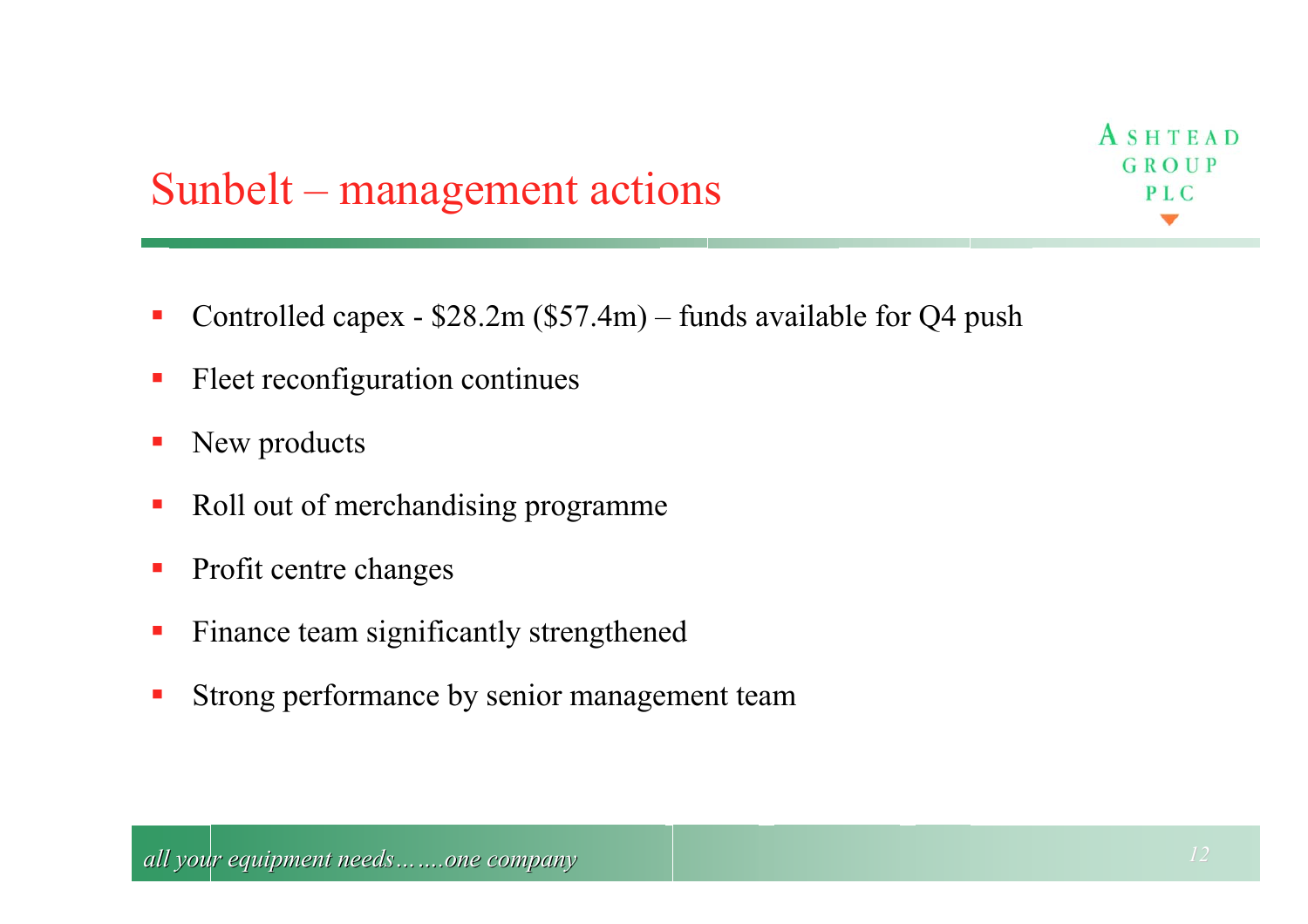#### A-Plant – performance summary

|                                    | 2003<br>$\pounds$ m       | 2002<br>$\pounds$ m  | Change    |
|------------------------------------|---------------------------|----------------------|-----------|
| Revenues                           | 83.5                      | <u>95.1</u>          | $-12.2\%$ |
| <b>EBITDA</b>                      | 26.5<br>31.7%             | <u>30.4</u><br>32.0% | $-12.8\%$ |
| Operating profit                   | $\underline{5.6}$<br>6.7% | 9.7<br>10.2%         | $-42.3\%$ |
| Net assets<br>Return on investment | 210.9<br>5.2%             | <u>246.4</u><br>7.9% | $-14.4\%$ |

*all your equipment needs…….one company all your equipment needs…….one company <sup>13</sup>*

ASHTEAD GROUP PLC  $\blacksquare$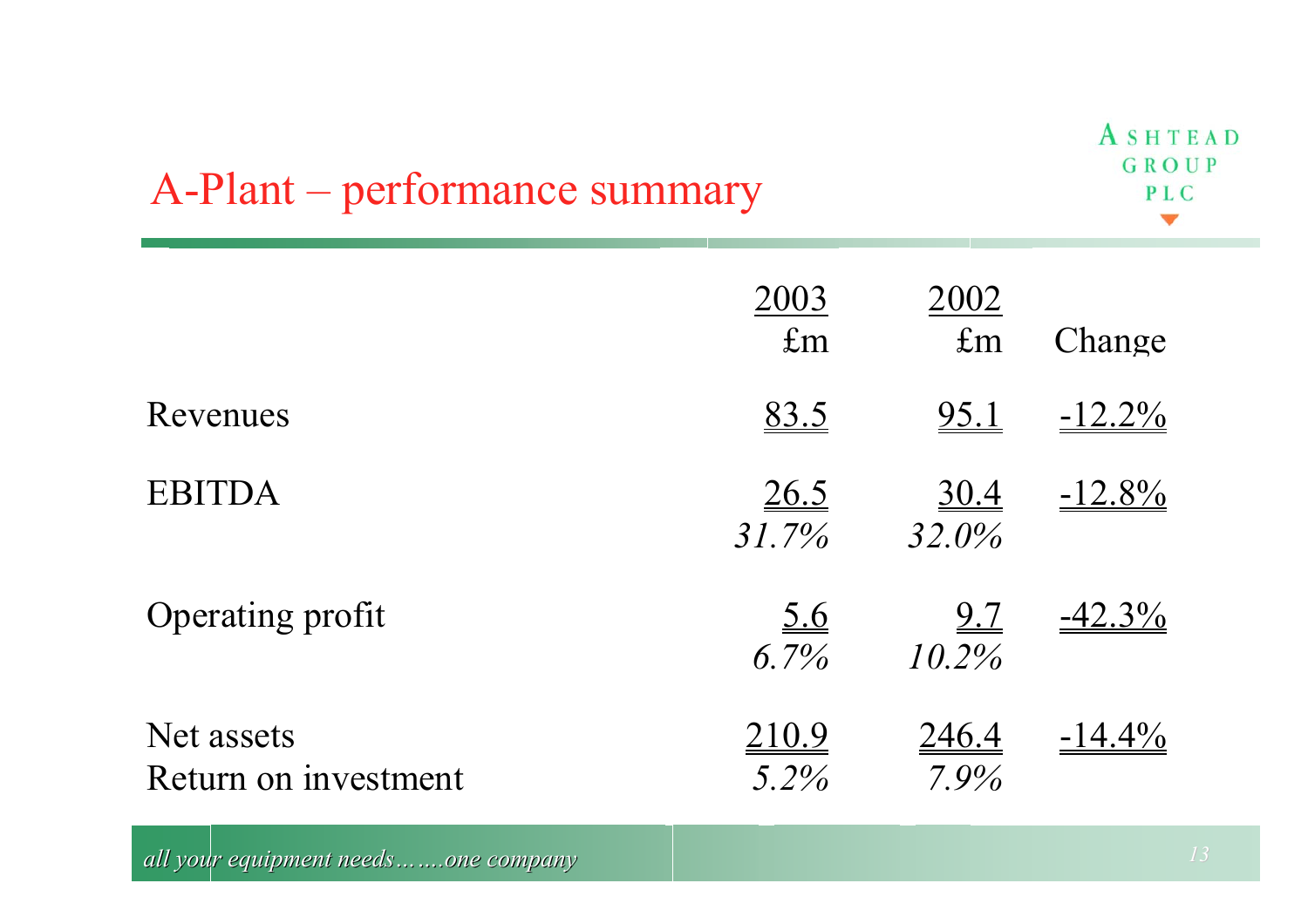### A-Plant – performance review

- **Distractions earlier in the year**
- Non core business disposal complete
- **Final stage of restructuring implemented**
- Cost reduction
- **Contract Contract Contract Contract Contract Contract Contract Contract Contract Contract Contract Contract C** Controlled expenditure
- Ŧ Growth in Major accounts business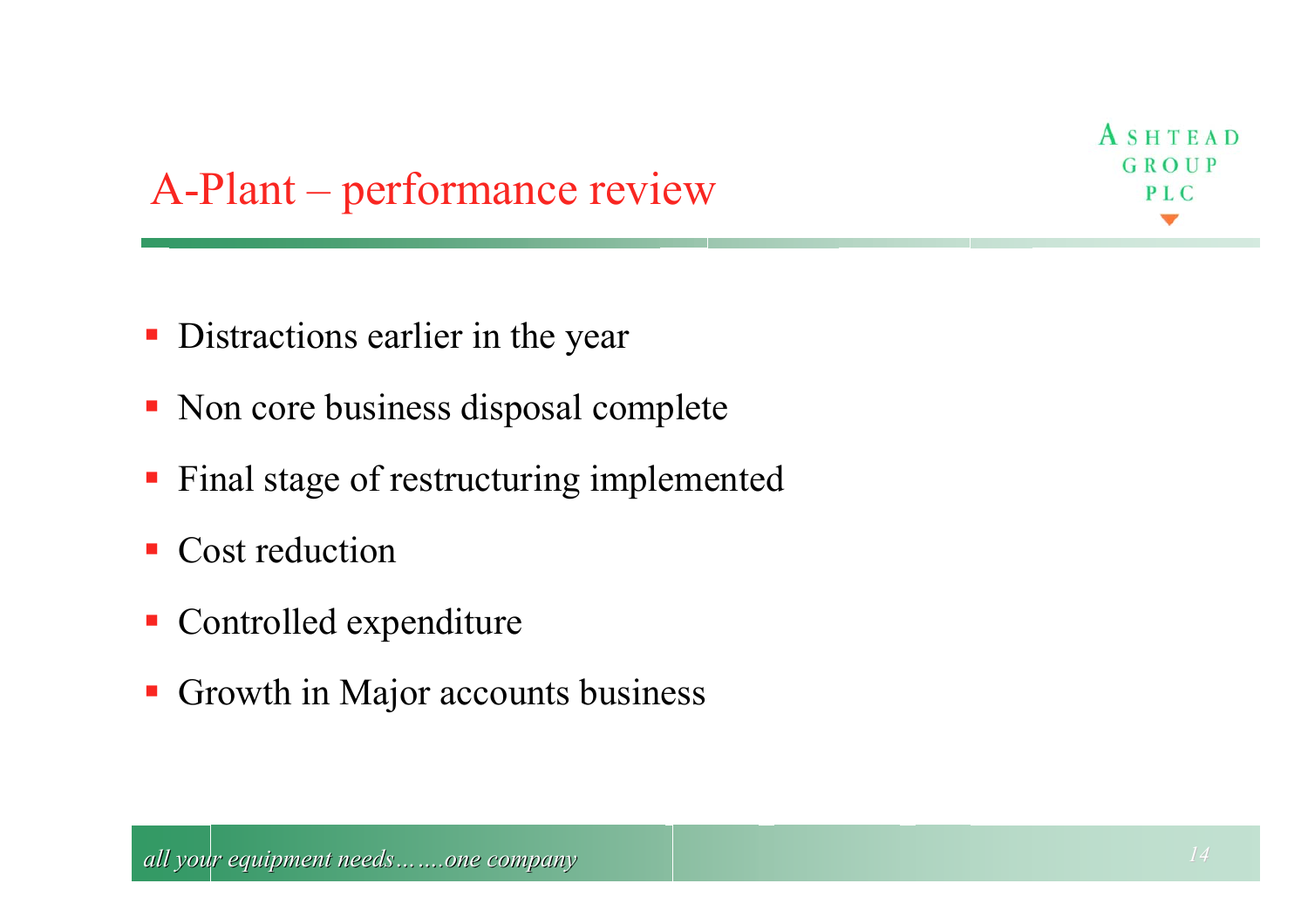#### A-Plant - outlook

- Market demand will continue to be reasonable
- **Focused business in the UK with targeted management team**
- **Improvement actions now starting to show benefits**
- **Total emphasis on sales & customer service**
- Major accounts business continues to grow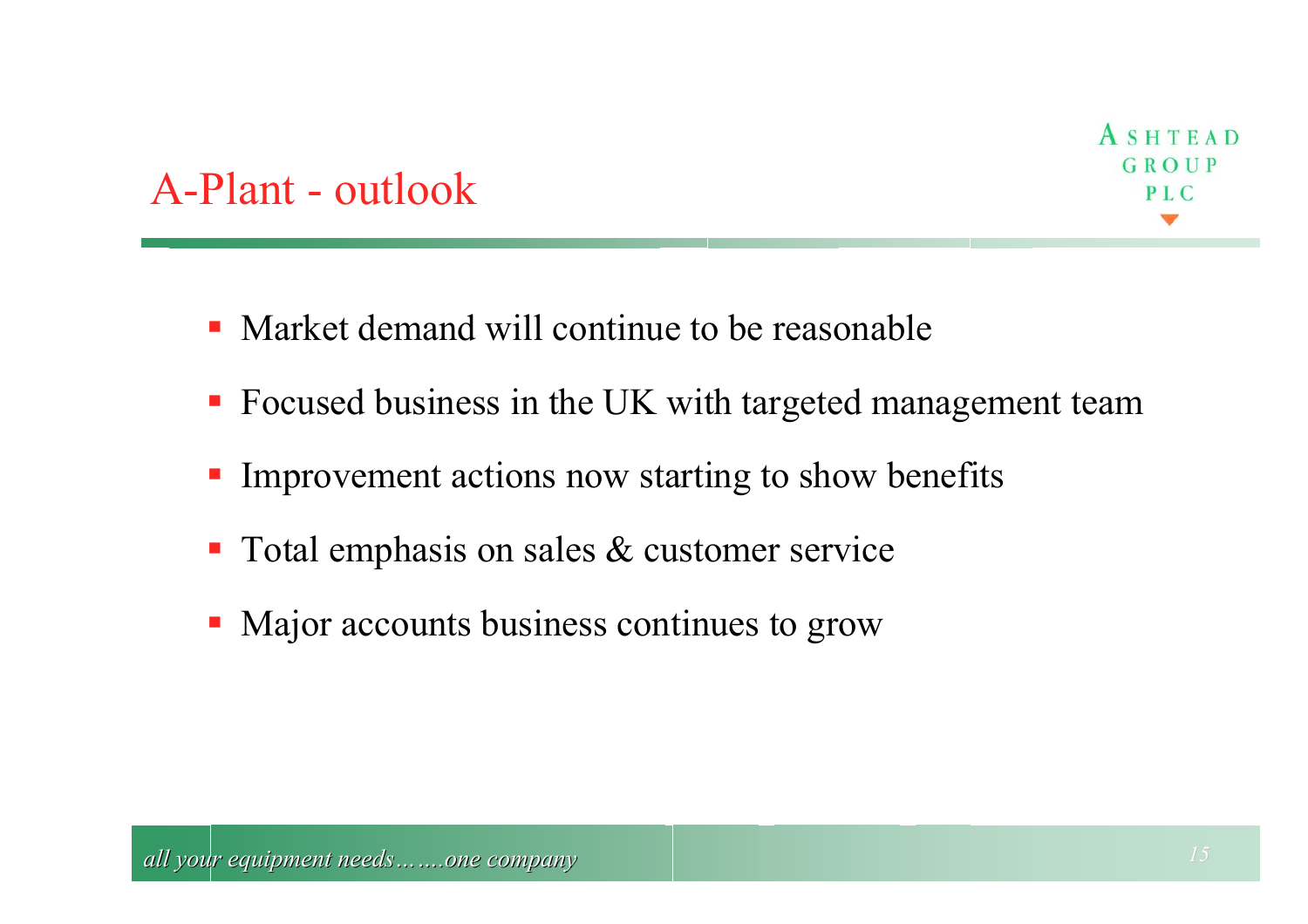## Ashtead Technology– performance summary

|                                    | 2003<br>$\pounds$ m   | 2002<br>$\pounds$ m              | Change at<br>comparable rates |
|------------------------------------|-----------------------|----------------------------------|-------------------------------|
| Revenues                           | $\underline{6.8}$     | $\underline{7.1}$                | $-0.5\%$                      |
| <b>EBITDA</b>                      | $\underline{3.7}$     | $\underline{3.9}$<br>54.4% 54.9% | $-1.6\%$                      |
| Operating profit                   | <u>2.1</u>            | <u>2.1</u><br>$30.9\%$ 29.6%     | $+1.1\%$                      |
| Net assets<br>Return on investment | <u> 11.1</u><br>37.5% | <u>13.1</u><br>32.3%             |                               |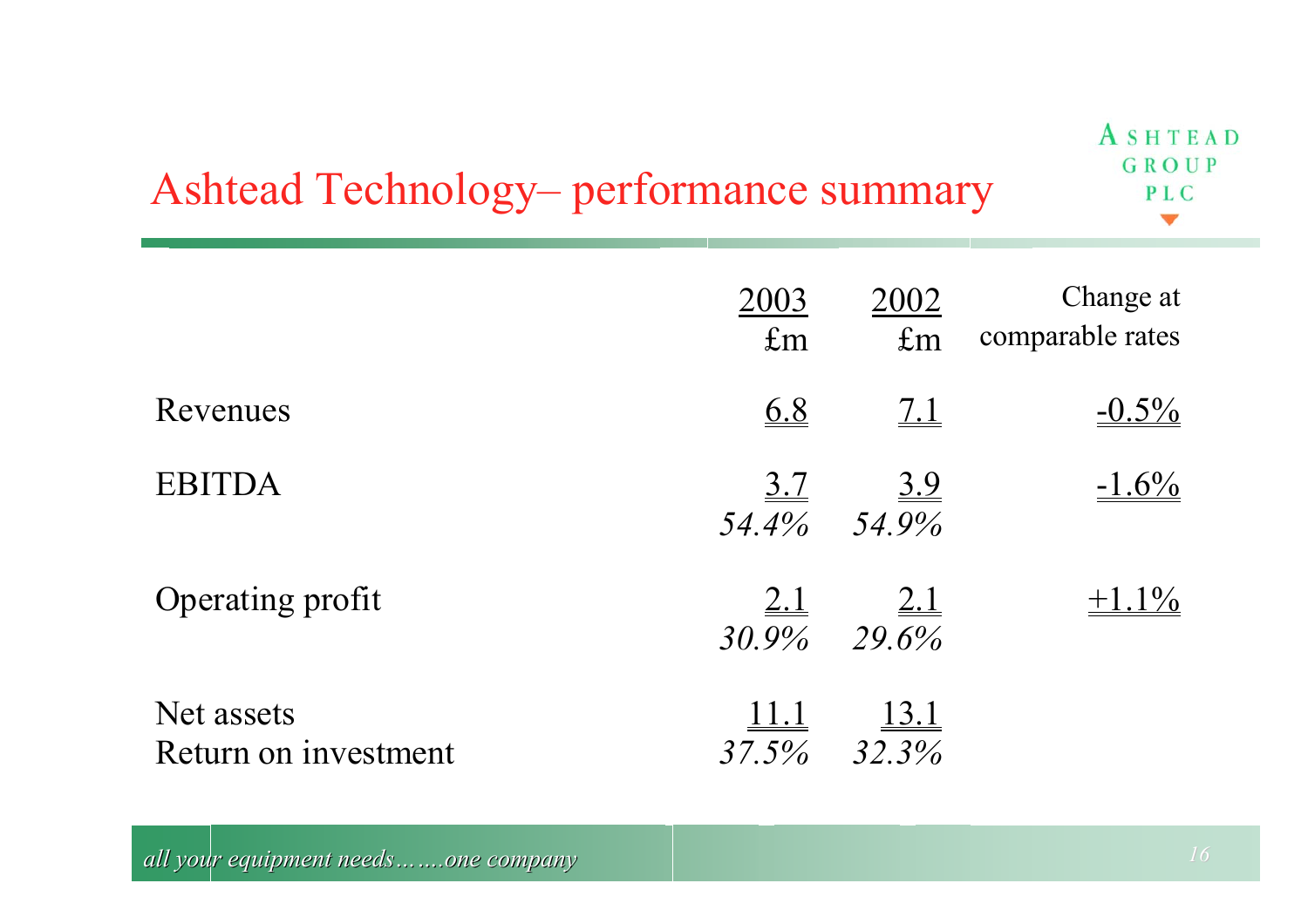### Ashtead Technology

- $\mathcal{L}_{\mathcal{A}}$ Profit performance in line with last year
- H1 offshore trading conditions difficult
- Good performance by North American environmental business
- Ŧ New opening/new products
- Ŧ Benefits of improving US economy
- Offshore moving to deep water exploration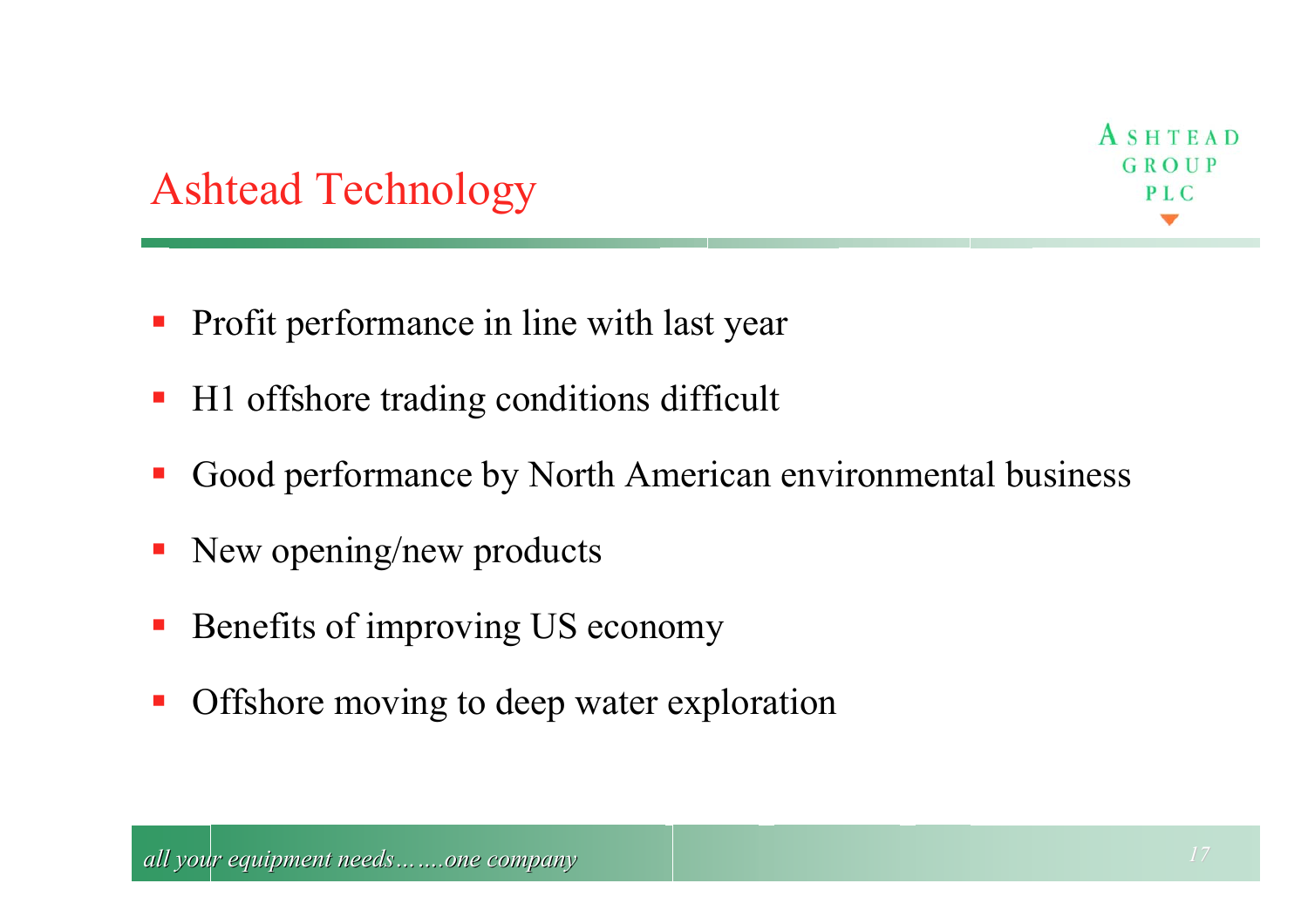#### Current trading

- $\mathcal{L}_{\mathcal{A}}$ A-Plant now close to matching last year's performance
- $\mathcal{L}_{\mathcal{A}}$ Sale of Ireland concludes its restructuring (5 times EBITDA)
- $\mathcal{L}_{\mathcal{A}}$ Technology continues in line with last year
- $\mathcal{L}_{\mathcal{A}}$ ■ Sunbelt - Q2 uplift in performance has continued
- Ŧ US pricing and utilisation trends remain key (attached)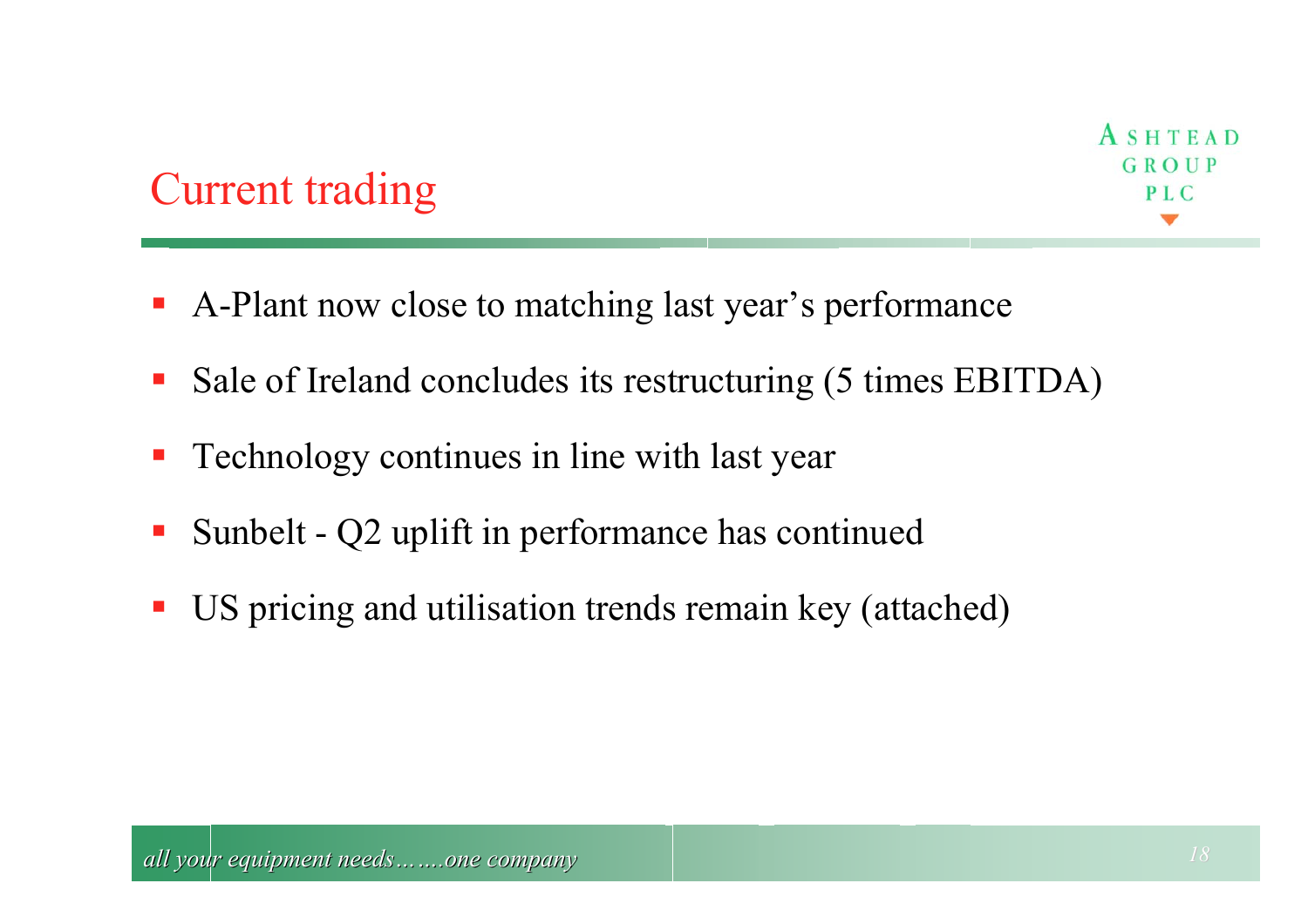#### ASHTEAD GROUP Current trading – Sunbelt utilisation to 19 January PLC